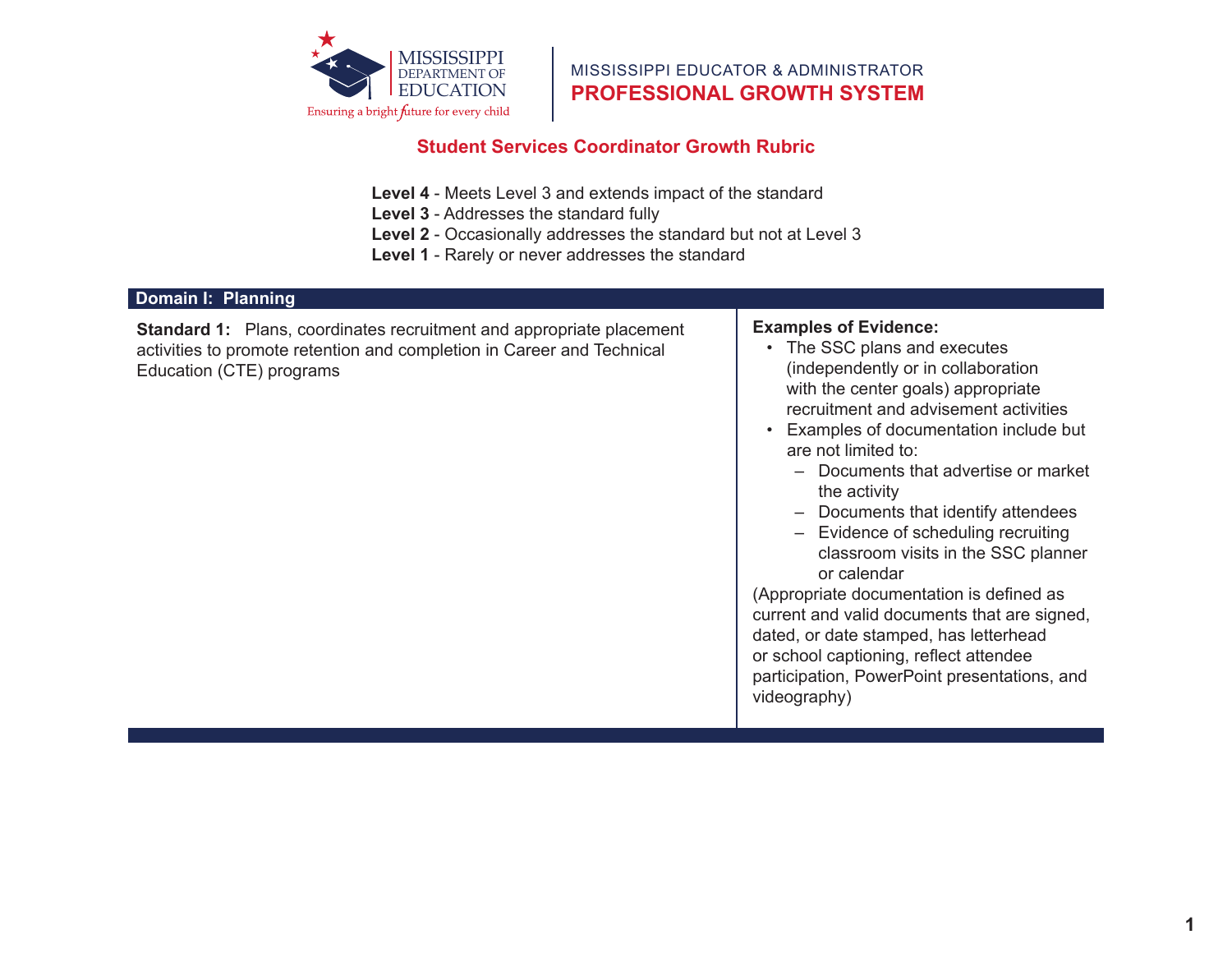## **Indicators**

1.1. Assists counselors and CTE instructors in middle and high school recruitment efforts including students with disabilities

1.2 Schedules and implements annual school tours including any CTE site visits and school visits

1.3 Addresses student's interests, skill level and personality in determining best placement in CTE program

1.4 Develops and publishes print media

1.5 Uses survey instruments to assist and provide opportunities for college and career planning

| <b>Standard 2:</b> Service planning that meets the diversity of students'<br>backgrounds and all categories as defined by Perkins' special populations<br>(students' prior knowledge, experience and/or cultural background based on<br>data collected | <b>Examples of Evidence:</b><br>Examples of documentation include but are<br>not limited to:<br>• Skill assessments<br>• Surveys<br>• District Reports<br>Individual Education Plans.<br>• Contact information<br>Individual Career and Academic Plan<br>(iCAP)<br>• Classroom and shop observation<br>documents |
|--------------------------------------------------------------------------------------------------------------------------------------------------------------------------------------------------------------------------------------------------------|------------------------------------------------------------------------------------------------------------------------------------------------------------------------------------------------------------------------------------------------------------------------------------------------------------------|

## **Indicators**

2.1 Demonstrates the use of multiple and varied data sources (formal and informal) to determine prior experiences, proficiencies and achievement levels of all students

2.2 Identifies students for special population classification based on Perkins definitions

- 2.3 Collaborates with school personnel (CTE instructors and academic personnel) to share and utilize resources in designing and implementing learning experiences that accommodate student identified by Perkins special populations
- 2.4 Selects instructional goals that incorporate high levels of basic skills in academic and program areas to help students be successful. (Examples of documentation include but are not limited to: Student referrals, Progress reports/report card, Contact information, Administrative logs for online tools, District reports, Instructional strategies, Study guides and resource materials, Inventory checklist from SPED teachers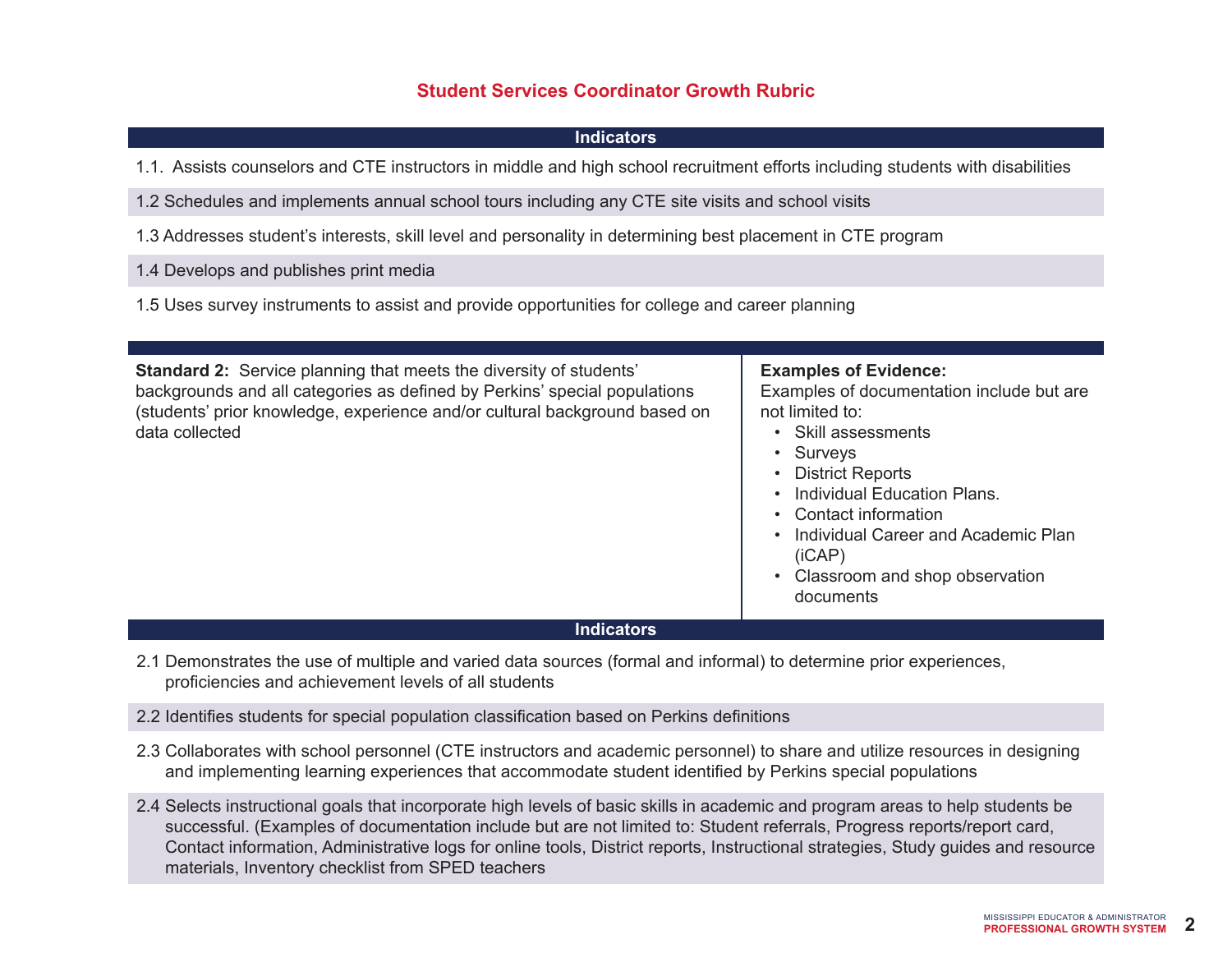## **Domain II: Assessment**

**Standard 3:** Collects and organizes data from assessments to plan instruction, provide feedback and appropriate instructional support, and track and monitor student progress

#### **Examples of Evidence:**

- District Reports
- Instructional plan
- Test and Survey data
- Contact Information
- IEP Information
- Student information

#### **Indicators**

- 3.1 Works independently and collaboratively with appropriate school personnel to use assessment results to adjust to student needs
- 3.2 Maintains accurate and complete data records that demonstrate student progress
- 3.3 Utilizes data to select and implement goals aligned to Common Core State Standards, other current MS standards, frameworks and programs
- 3.4 Coordinates with academic and CTE instructors to best address data obtained to develop goals and appropriate remediation
- 3.5 Provides clear and actionable feedback to students and CTE instructors to enable student improvement

#### **Domain III: Instruction**

**Standard 4:** Actively engages students in the learning process **Examples of Evidence:** 

- Observations
- Physical classroom management
- Student Information
- Community Resource Information
- Student Organizations
- Instructional resource
- CCSS implementation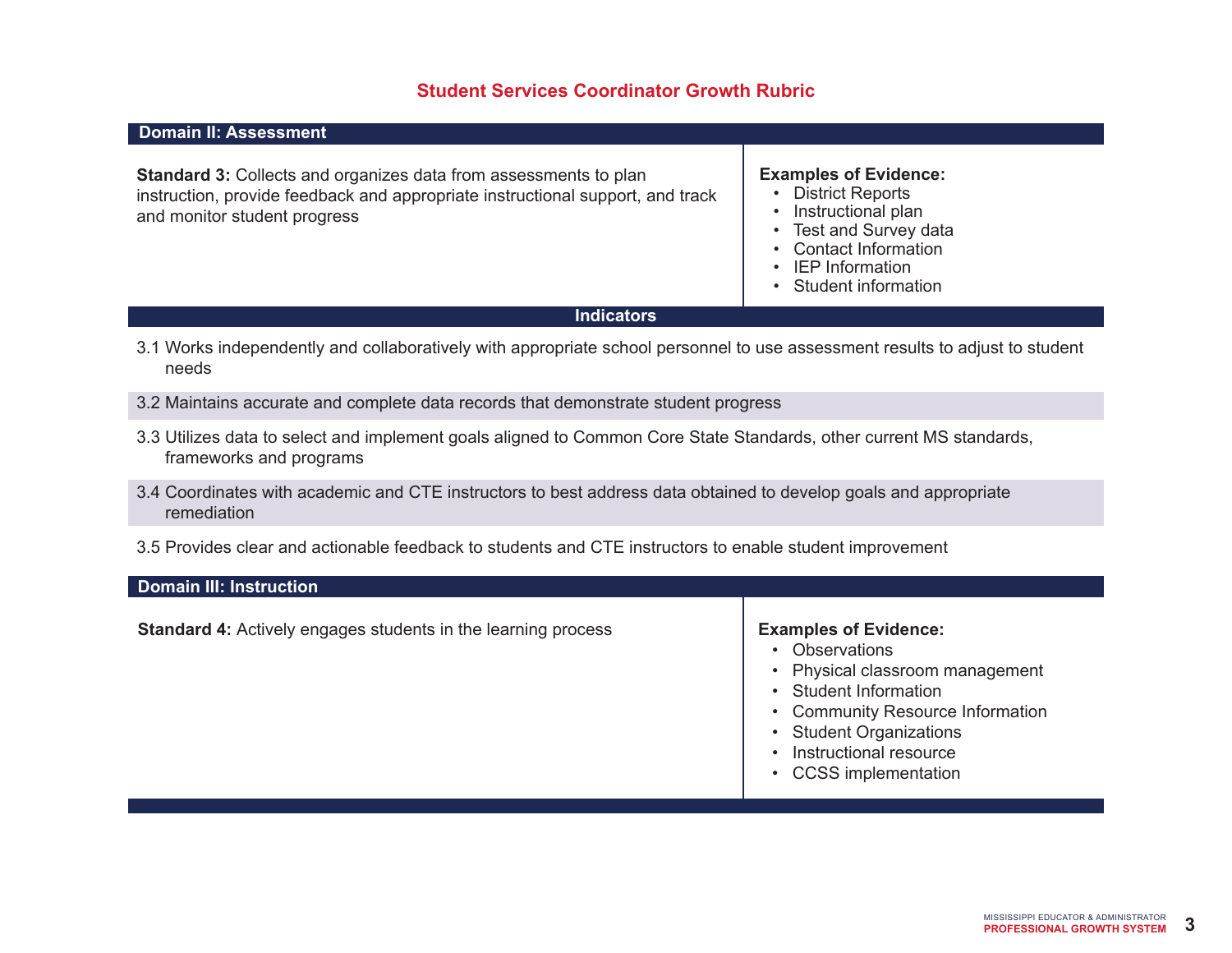## **Indicators**

- 4.1 Utilizes a variety of instructional strategies and resources appropriate to students' skill levels
- 4.2 Manages activities that include social-interactive activities, educational games, textbooks, computer-based software and Internet sources that support students' achievement of high-level basic skills
- 4.3 Clearly connects instruction to students' prior knowledge, their daily lives, and to aspects of their community lives and experience
- 4.4 Utilizes relevant and timely examples in instruction and activities related to the students' diversity
- 4.5 Utilizes literacy strategies and activities that help students access complex text and analyze, synthesize, and evaluate content related to CTE instructions

#### **Standard 5: Communicates clearly and effectively**

#### **Examples of Evidence:**

- Samples of written communication
- Observations

## **Indicators**

- 5.1 Communicates written and oral content, expectations, explanations, directions and procedures clearly and concisely and adapts communication style in response to student behavior
- 5.2 Speaks clearly and at an appropriate pace
- 5.3 Makes eye contact; uses nonverbal communication to reinforce appropriate student behavior and adapts nonverbal behavior to meet students' needs
- 5.4 Uses developmentally appropriate language and explanations and adapts communication style as needed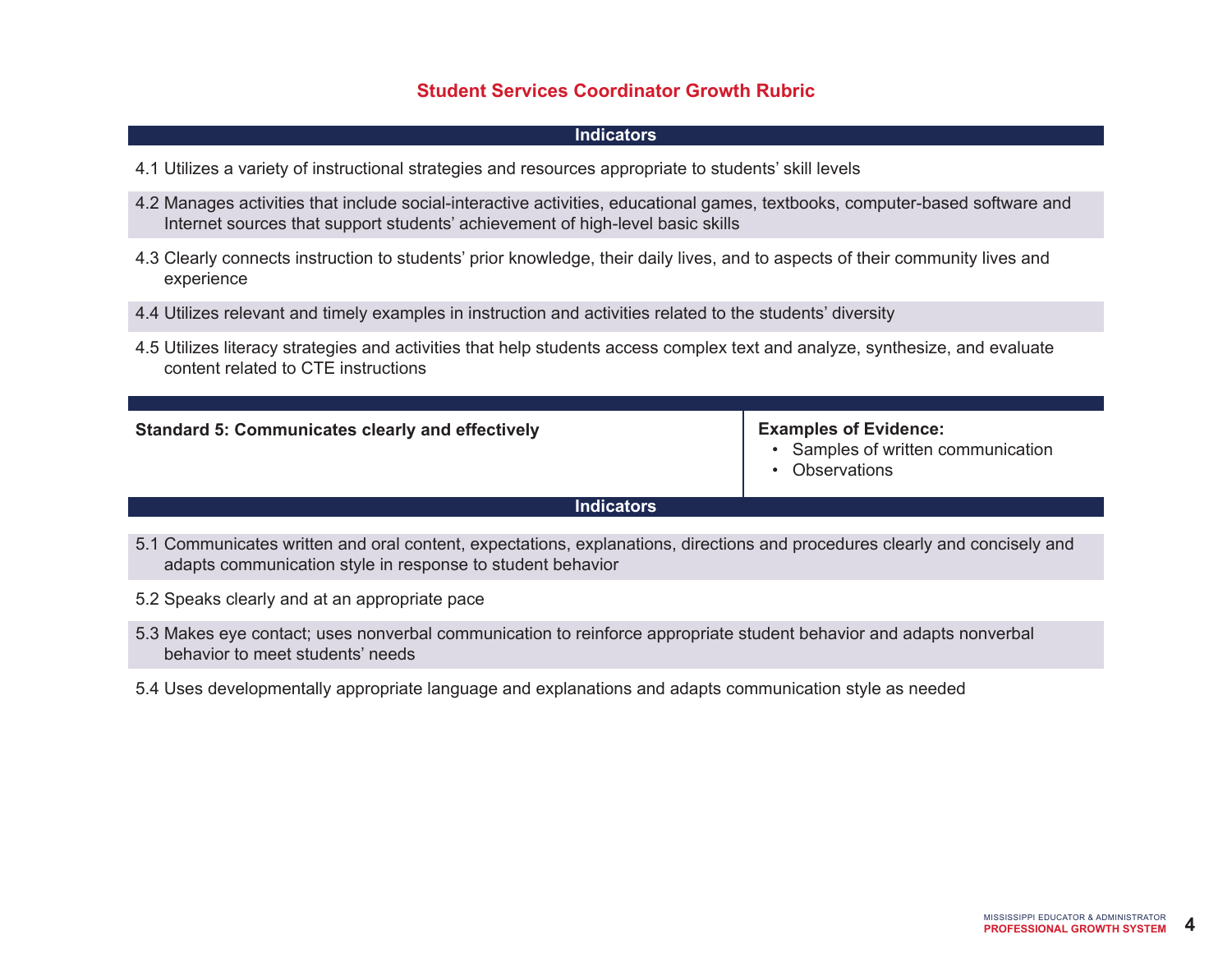## **Domain IV: Learning Environment**

**Standard 6:** Creates an environment conducive to learning **Examples of Evidence:** 

- Observation of physical environment
- Classroom management
- Instructional plan
- Contact Information
- Requisition list
- IT Help Desk tickets
- Disclaimer statements for posters, etc.
- Posters and student recognition

#### **Indicators**

6.1 Organizes and maximizes use of physical space and resources for student learning

6.2 Begins services on time, follows rules and established classroom management procedures

- 6.3 Establishes expectations and manages student behavior to provide productive learning opportunities for all students
- 6.4 Demonstrates respect for students and builds relationships that recognize the diversity and achievement of groups and individuals
- 6.5 Ensures the classroom is a safe place for students to voice their thoughts and opinions
- 6.6 Displays positive environment in the classroom showing relevance to career goals of students

#### **Domain V: Professional Responsibilities**

**Standard 7:** Engages in continuous professional learning opportunities and applies new information to meet the needs of students

**Examples of Evidence:**

• Observations

#### **Indicators**

7.1 Proactively seeks out and participates in professional development

7.2 Applies literacy strategies and integrates new material into instructional best practices or classroom procedures

7.3 Attends trainings and accesses resources in college and career readiness